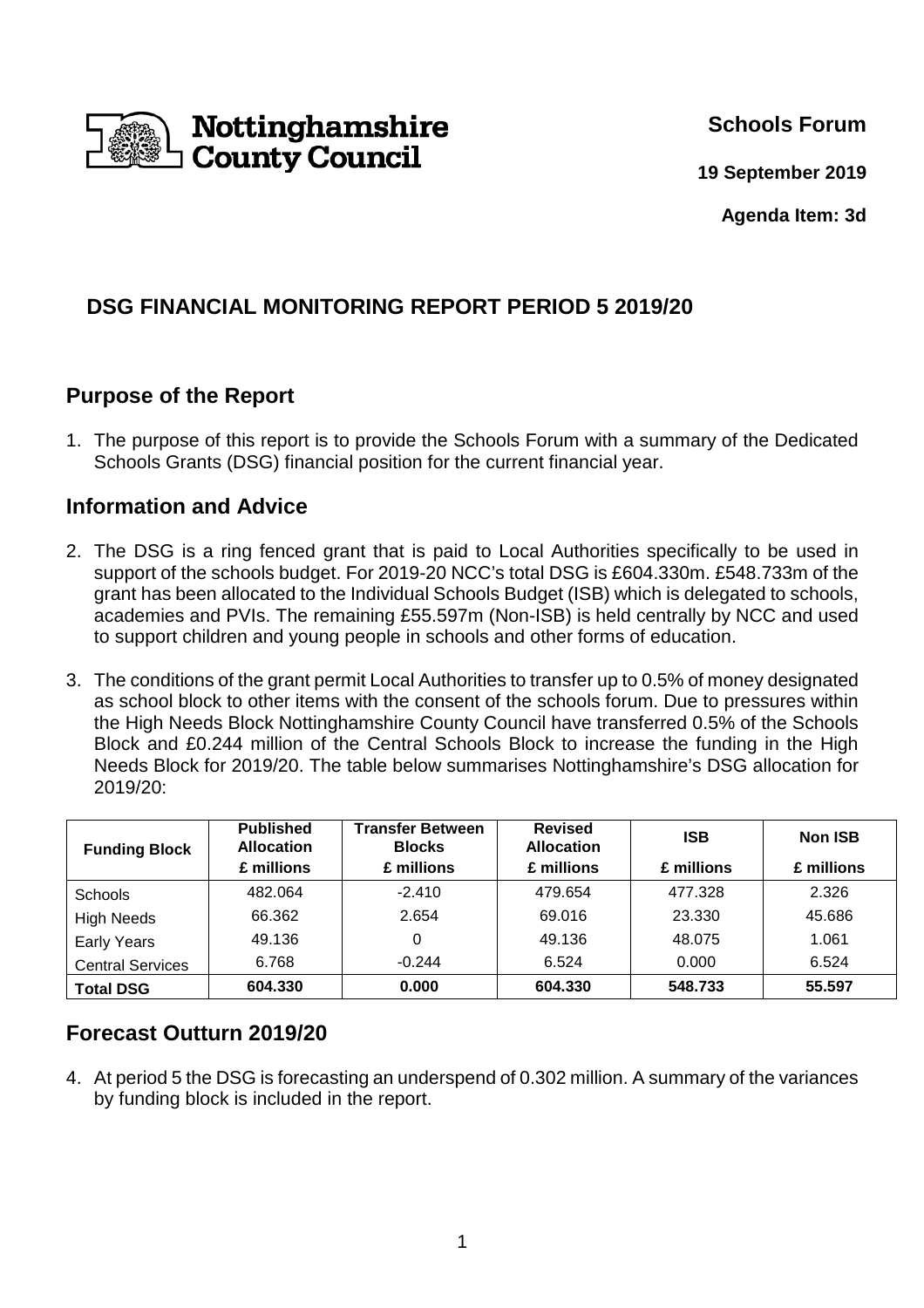| <b>Previous Variance</b> | <b>Funding Block</b>    | <b>Budget</b> | <b>Forecast Expenditure</b> | <b>Forecast Variance</b> |
|--------------------------|-------------------------|---------------|-----------------------------|--------------------------|
| £ millions               |                         | £ millions    | £ millions                  | £ millions               |
| N/A                      | <b>Schools</b>          | 479.654       | 479.654                     | 0.000                    |
| N/A                      | High Needs              | 69.016        | 70.030                      | 1.014                    |
| N/A                      | <b>Early Years</b>      | 49.136        | 47.623                      | $-1.513$                 |
| N/A                      | <b>Central Services</b> | 6.524         | 6.745                       | 0.197                    |
|                          | Total                   | 604.330       | 604.052                     | $-0.302$                 |

### **Explanation of Significant Under and Overspends**

#### 5. High Needs Block £1.014 million overspend

**Appendix A** provides a full breakdown of the variances within the High Needs Block.

As detailed in paragraph 3, the High Needs Block has been increased for 2019/20 by transferring £2.654 million of funding from the Schools and Central Schools Services Blocks. If these transfers had not taken place then the High Needs Block would have a forecast overspend of £3.668 million for 2019/20

#### 6. Early Years Block (Basic Hourly Rate) £1.513m underspend

The forecast for 2019/20 has been calculated by Children and Families Finance and is based on the trend in termly pupil number fluctuations continuing from 2018/19 into 2019/20.

This underspend is forecast due to the fluctuations in the number of 3 & 4 year old places (Universal and Additional) being funded by the Early Years Block in each term of the year.

For 2019/20 the funding received by Nottinghamshire was based on the number of children recorded on the Jan 2019 and Jan 2020 censuses.

Funding = 
$$
5/12
$$
 Jan 2019 +  $7/12$  Jan 2020

The payments made to providers are based on the number of children recorded on the termly school census or headcount return, this means that the number of places funded by the Early Years Block can fluctuate dramatically from term to term.

**Appendix B** illustrates the termly projection of the number of children that will receive funded hours based on trend data from 2017/18 and 2018/19. The forecast shows how the fluctuations in the number of funded children cause the forecast underspend to occur. The 'dip' in number of funded places that occurs in the Autumn term is due to eligibility i.e. more and more children become eligible for their entitlement throughout the academic year (three year olds are eligible the term after they turn three), before a large proportion enter schools in the Autumn term.

**A proposal to increase the hourly rate paid to providers by £0.05 per hour for 3 & 4 year old provision will be presented at Agenda item 3e. If this is agreed it will increase the forecast expenditure in the Early Years by approximately £0.5 million.**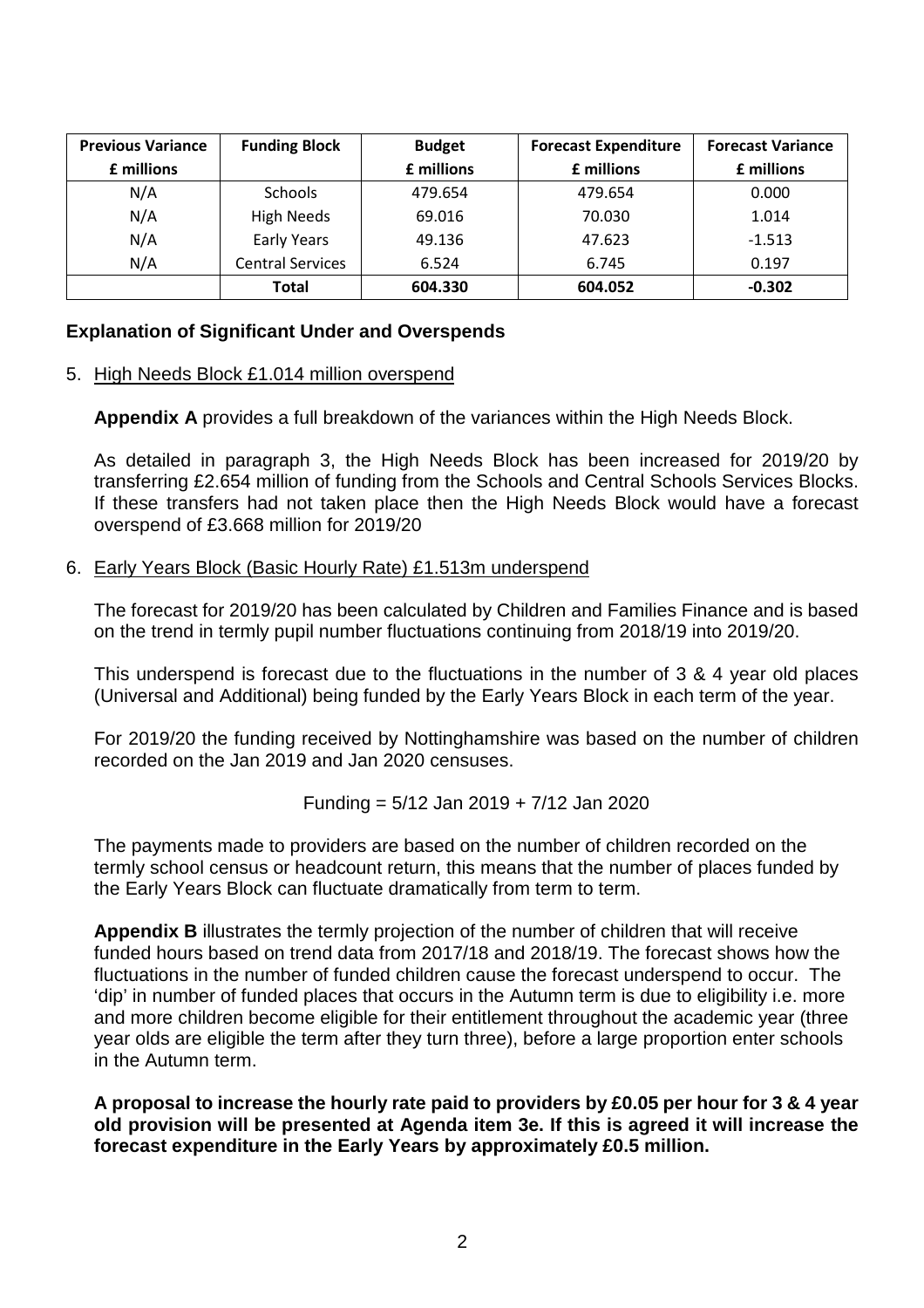### 7. Central School Services Blocks £0.197 million overspend

£0.197m overspend on the Educational Psychology Service. Due to grant regulations concerning the contribution to combined budgets, the funding for this service has not been increased since 2013/14 despite annual inflationary increases in costs.

### **Use of the Schools (Non-ISB) Reserve**

- 8. The accumulated Schools (Non-ISB) Reserve was £4.632m at the beginning of 2019/20. Schools Forum agreed the carry forward of £0.156 million of underspends from 2018/19 to support services in 2019/20.
- 9. The Final allocation of the 2018/19 Early Years was announced by the ESFA in June 2019. Due to additional pupils being registered on the January 2019 Early Years census, this was 0.081 million higher than had been anticipated.
- 10. Based on the net effect of the in-year variances detailed in this report, there is currently a projected surplus of £4.359 million on the unringfenced Schools (non-ISB) Reserve for 2019- 20.

|                                                           | £ millions |
|-----------------------------------------------------------|------------|
| Opening Non ISB reserve (unringfenced) 01.04.2019         | 4.632      |
| 2018/19 carry forwards agreed by Schools Forum            | $-0.156$   |
| Forecast High Needs Block Overspend 2019/20               | $-1.014$   |
| Forecast Central Schools Services Block overspend 2019/20 | $-0.197$   |
| Forecast Early Years Block Underspend 2019/20             | 1.513      |
| Early Years hourly rate top up 2019/20                    | $-0.500$   |
| Early Years Block Adjustment 2018/19                      | 0.081      |
| Forecast Non ISB reserve (unringfenced) 31.03.2020        | 4.359      |

- 11. Nottinghamshire have retained £1.269 million of the 'growth funding' allocated through the Schools Block of the DSG. This funding is allocated by the ESFA to allow LAs to funding additional pupils in new or growing schools and in year changes to pupil numbers that schools would not otherwise receive funding for. Due to uncertainty over the growth funding to be received in future years, NCC agreed with the Schools Forum to ringfence £1.269 to fund future growth.
- 12. The reserve can be used to support additional expenditure provided that the Schools and Early Years Finance (England) Regulations 2018 are complied with.
- 13. It may be used to support central school services block expenditure provided no spending limits are breached, for example the Combined Services budgets are restricted to historic commitments and require Secretary of State approval to add new commitments or increase expenditure on existing ones.
- 14. It can also be transferred between funding blocks i.e. High Needs or Early Years Block and be allocated to schools/early years providers via the funding formula but only in advance of the funding period it is to be used for and in agreement with the Forum. In-year redetermination of budget shares is not permissible under the regulations.